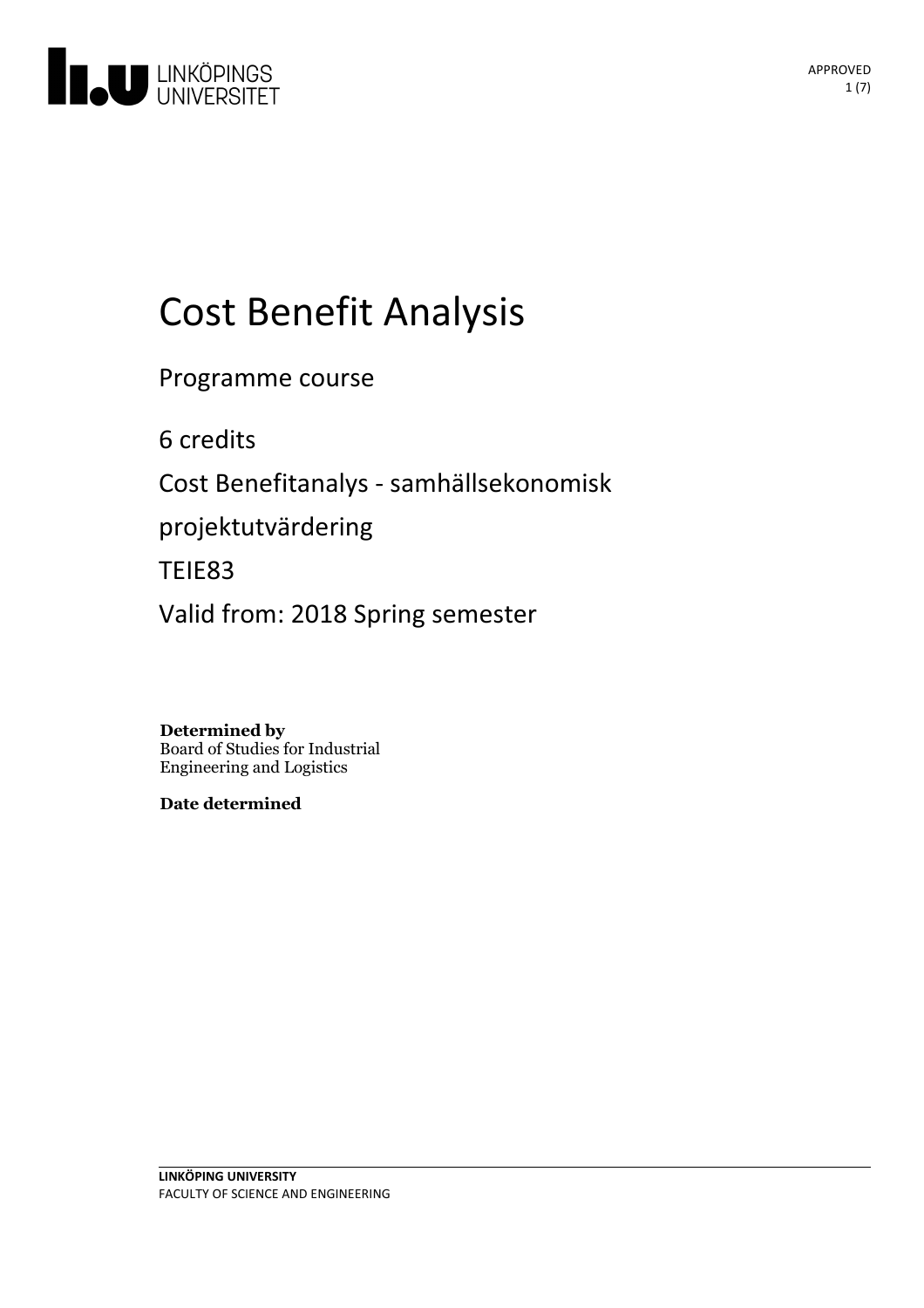## Main field of study

No Main Field of Study

### Course level

First cycle

### Advancement level

 $G_1X$ 

## Course offered for

- Civic Logistics, Bachelor's Programme
- Air Transportation and Logistics, Bachelor's Programme

### Entry requirements

Note: Admission requirements for non-programme students usually also include admission requirements for the programme and threshold requirements for progression within the programme, or corresponding.

## Intended learning outcomes

The students shall acquire knowledge about Cost-Benefitanalysis (CBA) and on a deeper level understand what <sup>a</sup> CBA includes and how it is performed. The student shall after the course more specific be able to:

- Understand and be able to describe important parts of the theory Cost
- 
- 
- Benefit is based on. Understand and be able to describe concepts used in CBA. Carry out <sup>a</sup> Cost Benefitanalysis in all steps. Read and understand <sup>a</sup> CBA and its results made for <sup>a</sup> relevant project in the society.

### Course content

The welfare theoretical base includes concepts as consumer surplus, producer surplus, welfare and effectivity and are treated in the beginning of the course. The concepts of benefit and cost are discussed in detail. A large part of the course treat the different steps in CBA, including identifying, quantifying, valuation, discounting, sensitive analysis and presentation. An important part of the CBA is the step valuation, which will be discussed in detail. The use of CBA will be exemplified in different areas.

## Teaching and working methods

Lectures, exercises and a project work.

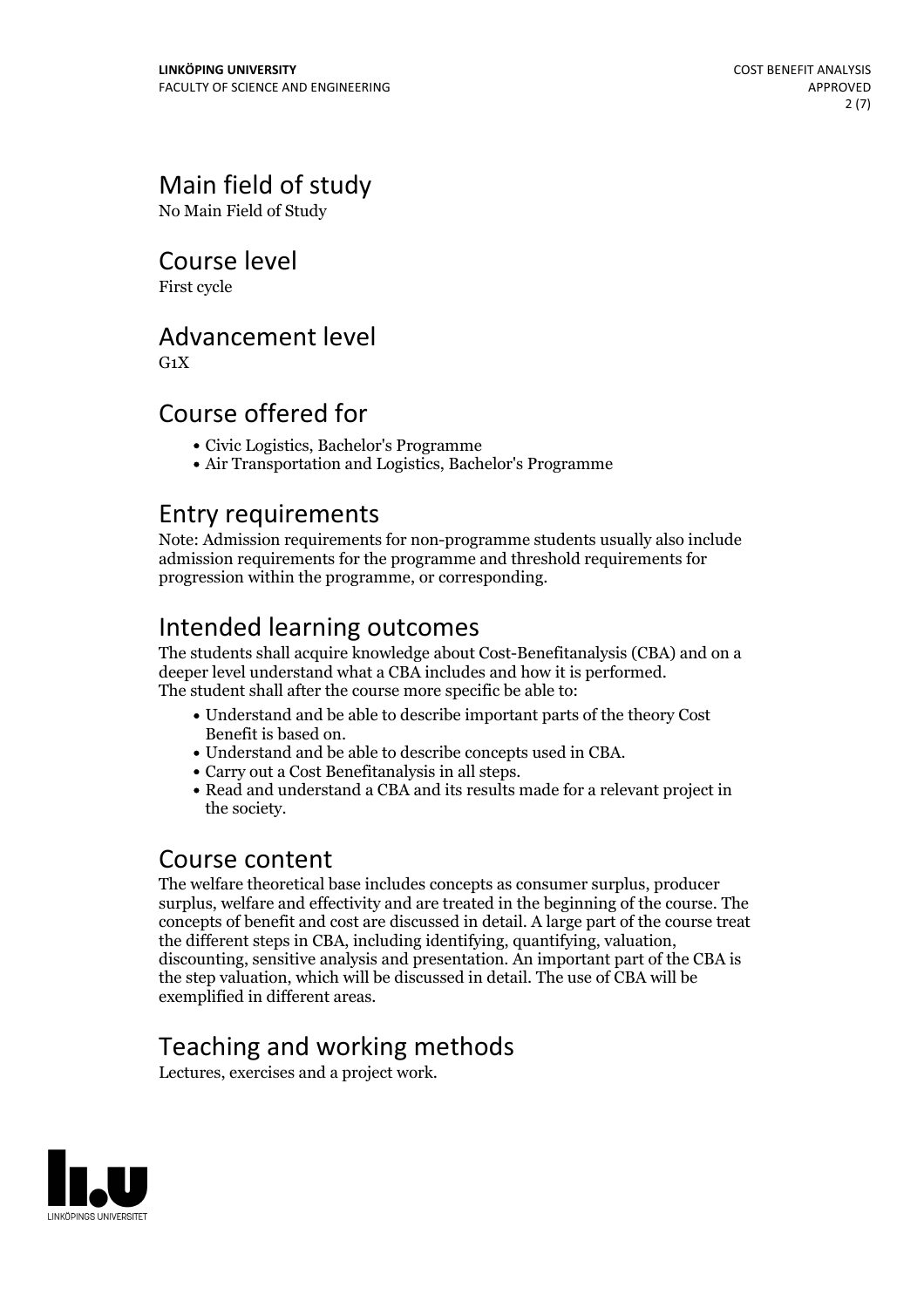## Examination

| TEN <sub>1</sub> | Written examination | 4 credits | U, 3, 4, 5 |
|------------------|---------------------|-----------|------------|
| UPG <sub>1</sub> | Project             | 2 credits | U.G        |

### Grades

Four-grade scale, LiU, U, 3, 4, 5

### Department

Institutionen för ekonomisk och industriell utveckling

## Director of Studies or equivalent

Linnea Tengvall

## Examiner

Göran Hägg

## Education components

Preliminary scheduled hours: 48 h Recommended self-study hours: 112 h

## Course literature

Mattsson, Bengt, (2006), Kostnadsnyttoanalys för nybörjare, Räddningsverket, ISBN 91-7253-286-6

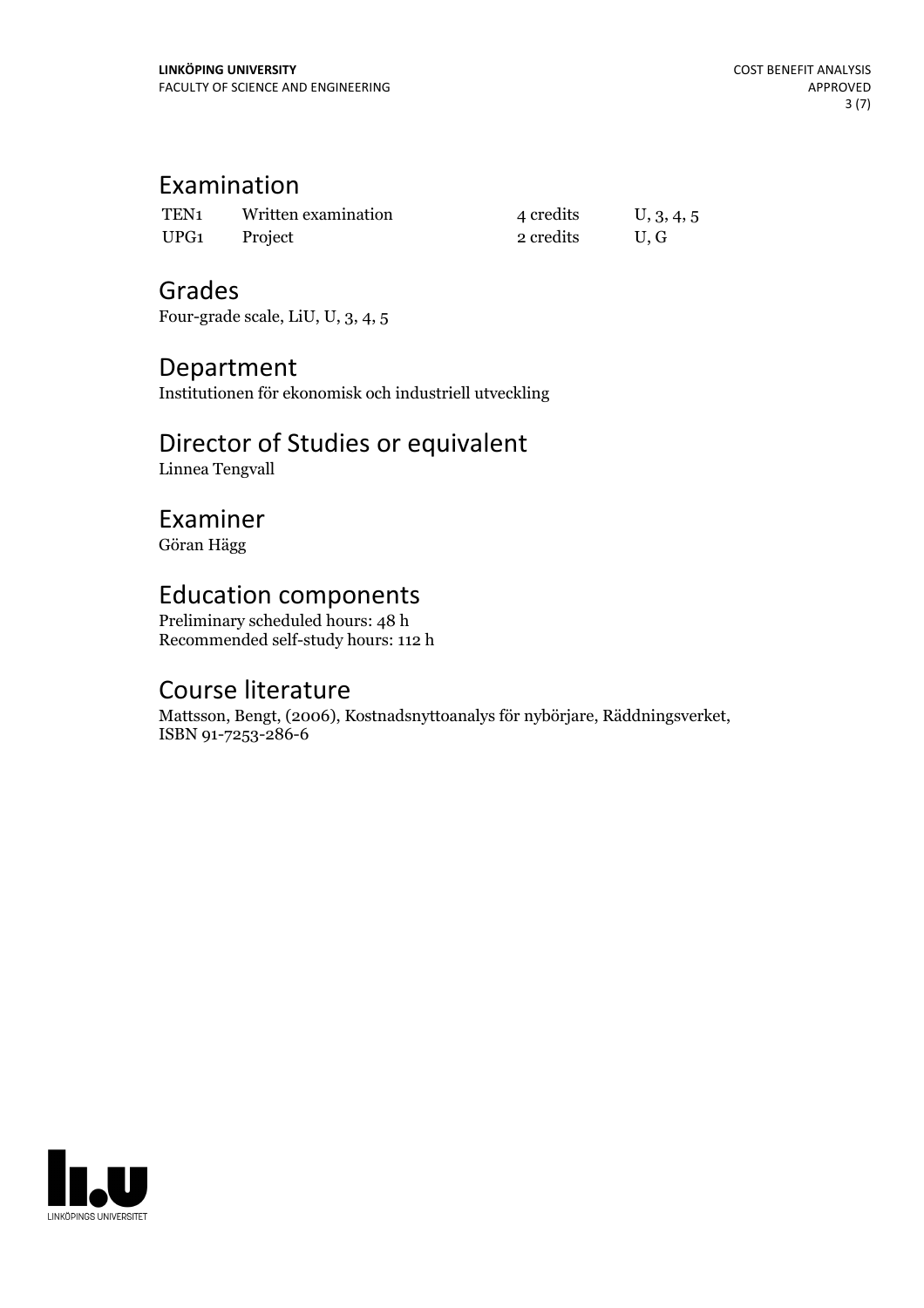## **Common rules**

#### **Course syllabus**

A syllabus has been established for each course. The syllabus specifies the aim and contents of the course, and the prior knowledge that a student must have in order to be able to benefit from the course.

#### **Timetabling**

Courses are timetabled after a decision has been made for this course concerning its assignment to a timetable module. A central timetable is not drawn up for courses with fewer than five participants. Most project courses do not have a central timetable.

#### **Interrupting a course**

The vice-chancellor's decision concerning regulations for registration, deregistration and reporting results (Dnr LiU-2015-01241) states that interruptions in study are to be recorded in Ladok. Thus, all students who do not participate in a course for which they have registered must record the interruption, such that the registration on the course can be removed. Deregistration from <sup>a</sup> course is carried outusing <sup>a</sup> web-based form: www.lith.liu.se/for-studenter/kurskomplettering?l=sv.

#### **Cancelled courses**

Courses with few participants (fewer than 10) may be cancelled or organised in a manner that differs from that stated in the course syllabus. The board of studies is to deliberate and decide whether a course is to be cancelled orchanged from the course syllabus.

#### **Regulations relatingto examinations and examiners**

Details are given in a decision in the university's rule book: http://styrdokument.liu.se/Regelsamling/VisaBeslut/622678.

#### **Forms of examination**

#### **Examination**

Written and oral examinations are held at least three times a year: once immediately after the end of the course, once in August, and once (usually) in one of the re-examination periods. Examinations held at other times are to follow a decision of the board of studies.

Principles for examination scheduling for courses that follow the study periods:

courses given in VT1 are examined for the first time in March, with re-

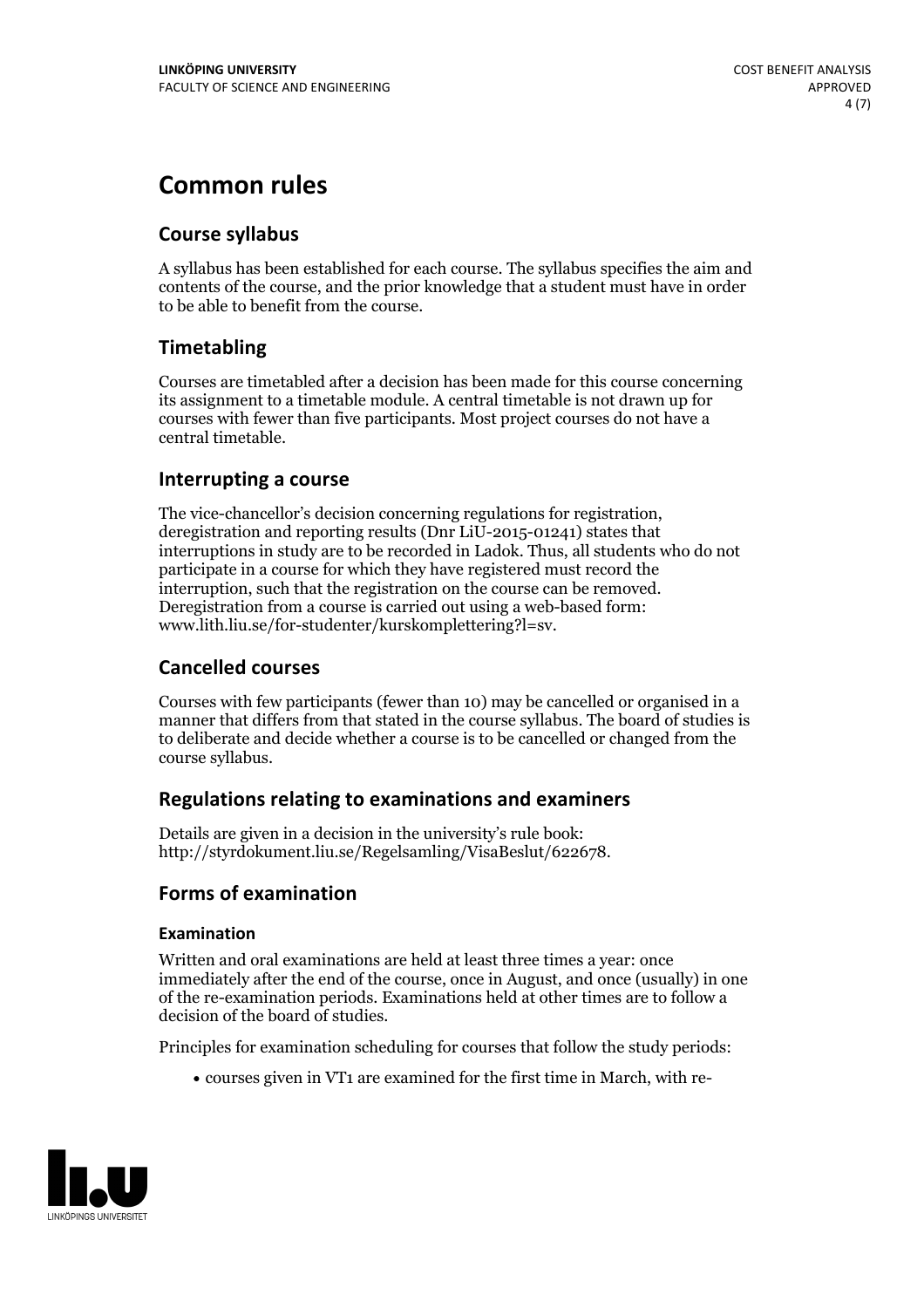examination in June and August

- courses given in VT2 are examined for the first time in May, with re-examination in August and October
- courses given in HT1 are examined for the first time in October, with re-examination in January and August
- courses given in HT2 are examined for the first time in January, with re-examination at Easter and in August.

The examination schedule is based on the structure of timetable modules, but there may be deviations from this, mainly in the case of courses that are studied and examined for several programmes and in lower grades (i.e. 1 and 2).

- Examinations for courses that the board of studies has decided are to be held in alternate years are held only three times during the year in which
- the course is given.<br>• Examinations for courses that are cancelled or rescheduled such that they are not given in one or several years are held three times during the year that immediately follows the course, with examination scheduling that corresponds to the scheduling that was in force before the course was cancelled or rescheduled.<br>• If teaching is no longer given for a course, three examination occurrences
- are held during the immediately subsequent year, while examinations are at the same time held for any replacement course that is given, or alternatively in association with other re-examination opportunities. Furthermore, an examination is held on one further occasion during the next subsequent year, unless the board of studies determines otherwise.<br>• If a course is given during several periods of the year (for programmes, or
- on different occasions for different programmes) the board orboards of studies determine together the scheduling and frequency of re-examination occasions.

#### **Registration for examination**

In order to take an examination, a student must register in advance at the Student Portal during the registration period, which opens 30 days before the date of the examination and closes 10 days before it. Candidates are informed of the location of the examination by email, four days in advance. Students who have not registered for an examination run the risk of being refused admittance to the examination, if space is not available.

Symbols used in the examination registration system:

- \*\* denotes that the examination is being given for the penultimate time.
- \* denotes that the examination is being given for the last time.

#### **Code of conduct for students during examinations**

Details are given in a decision in the university's rule book: http://styrdokument.liu.se/Regelsamling/VisaBeslut/622682.

#### **Retakes for higher grade**

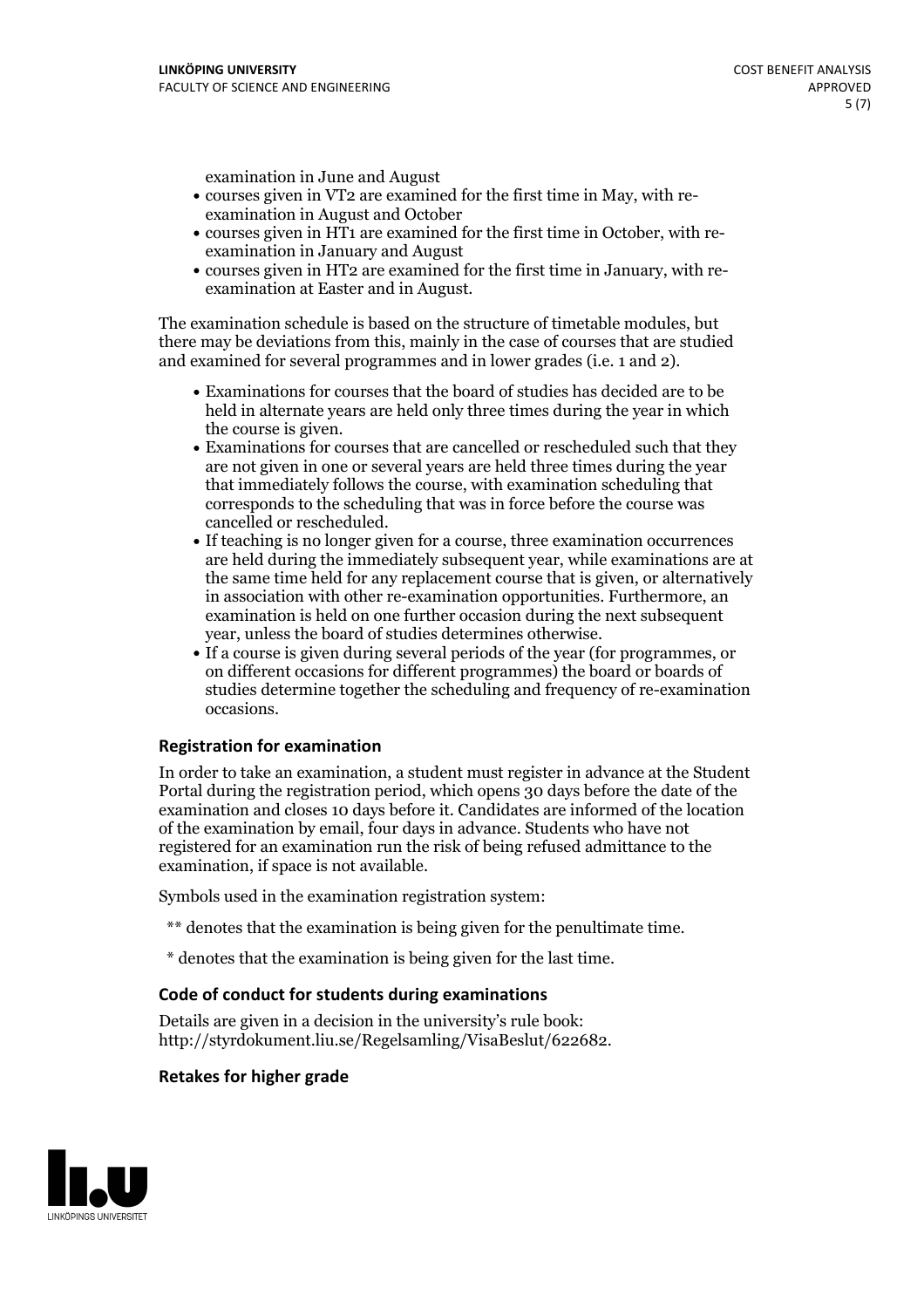Students at the Institute of Technology at LiU have the right to retake written examinations and computer-based examinations in an attempt to achieve a higher grade. This is valid for all examination components with code "TEN" and "DAT". The same right may not be exercised for other examination components, unless otherwise specified in the course syllabus.

#### **Retakes of other forms of examination**

Regulations concerning retakes of other forms of examination than written examinations and computer-based examinations are given in the LiU regulations for examinations and examiners, http://styrdokument.liu.se/Regelsamling/VisaBeslut/622678.

#### **Plagiarism**

For examinations that involve the writing of reports, in cases in which it can be assumed that the student has had access to other sources (such as during project work, writing essays, etc.), the material submitted must be prepared in accordance with principles for acceptable practice when referring to sources (references or quotations for which the source is specified) when the text, images, ideas, data, etc. of other people are used. It is also to be made clear whether the author has reused his or her own text, images, ideas, data, etc. from previous examinations.

A failure to specify such sources may be regarded as attempted deception during examination.

#### **Attempts to cheat**

In the event of <sup>a</sup> suspected attempt by <sup>a</sup> student to cheat during an examination, or when study performance is to be assessed as specified in Chapter <sup>10</sup> of the Higher Education Ordinance, the examiner is to report this to the disciplinary board of the university. Possible consequences for the student are suspension from study and a formal warning. More information is available at https://www.student.liu.se/studenttjanster/lagar-regler-rattigheter?l=sv.

#### **Grades**

The grades that are preferably to be used are Fail (U), Pass (3), Pass not without distinction  $(4)$  and Pass with distinction  $(5)$ . Courses under the auspices of the faculty board of the Faculty of Science and Engineering (Institute of Technology) are to be given special attention in this regard.

- 1. Grades U, 3, 4, 5 are to be awarded for courses that have written
- examinations. 2. Grades Fail (U) and Pass (G) may be awarded for courses with <sup>a</sup> large degree of practical components such as laboratory work, project work and group work.

#### **Examination components**

- 
- 1. Grades U, 3, 4, <sup>5</sup> are to be awarded for written examinations (TEN). 2. Grades Fail (U) and Pass (G) are to be used for undergraduate projects and other independent work.